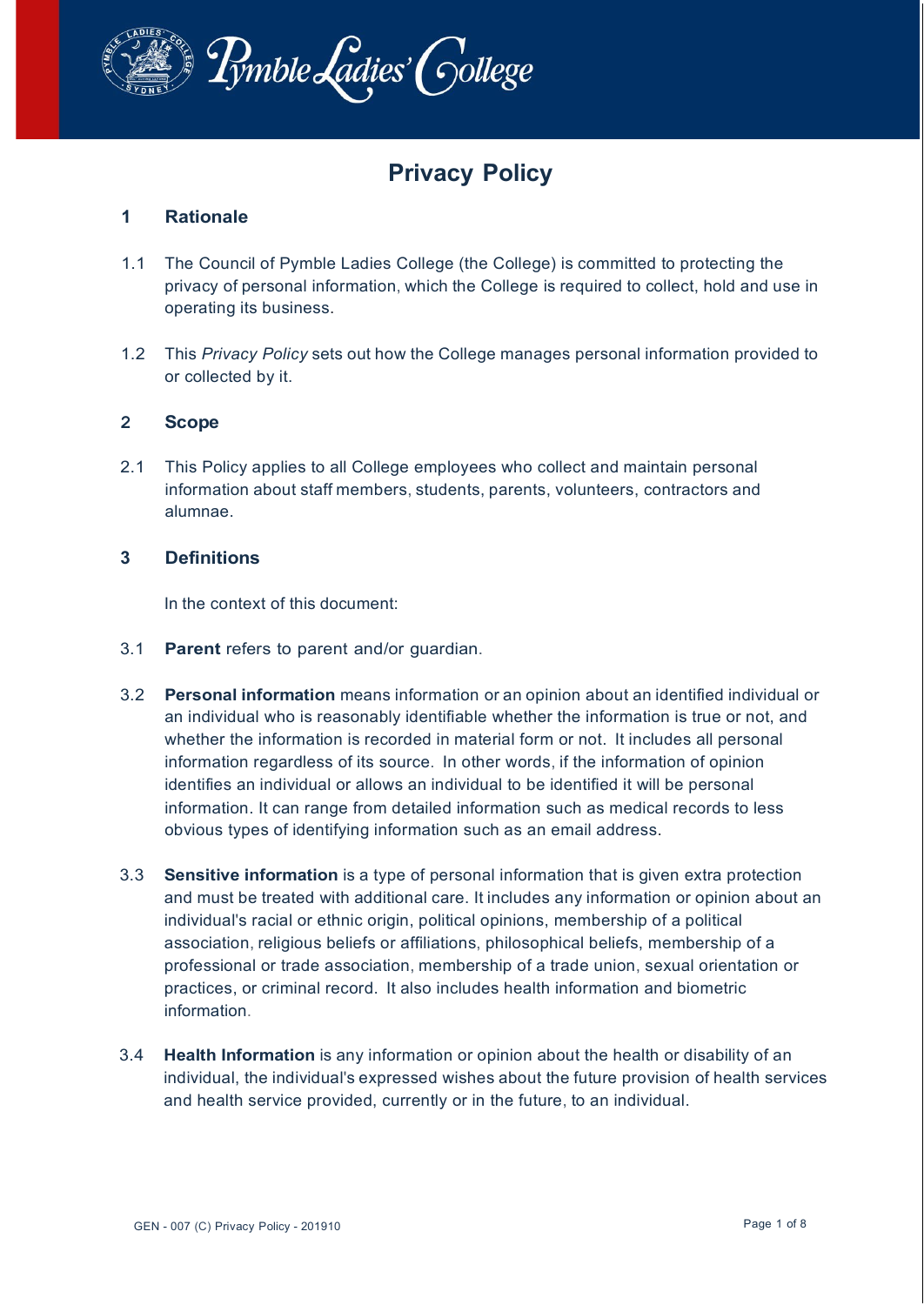It also includes personal information collected in the course of providing a health service. Health information is a subset of sensitive information.

# **4 Policy**

- 4.1 The College is bound by the *Australian Privacy Principles* contained in the *Commonwealth Privacy Act 1998.*
- 4.2 In relation to health records, the College is also bound by the *New South Wales Health Privacy Principles* which are contained in the *Health Records and Information Privacy Act* 2002 *(Health Records Act).*
- 4.3 The College may, from time to time, review and update this *Privacy Policy* to take account of new laws and technology, changes to the College operations and practices and to make sure it remains appropriate to the changing environment of the College.

# **What kind of personal information does the College collect and how does the College collect it?**

- 4.4 The type of information the College collects and holds may include (but is not limited to) personal information, including sensitive information, about:
	- Students and parents and/or guardians ('Parents') before, during and after the course of the student's enrolment at the College, including:
		- name, contact details (including next of kin), date of birth, previous school and religion, working with children check and drivers licence numbers
		- parents' education, occupation and language background
		- medical information (e.g. details of disability and/or allergies, absence notes, medical reports and names of doctors)
		- conduct and complaint records, or other behaviour notes, and school reports information about referrals to government welfare agencies
		- counselling reports
		- health fund details and Medicare numbers
		- any court orders
		- volunteering information
		- photos and videos at College events.
	- Job applicants, staff members, volunteers and contractors, including:
		- name, contact details (including next of kin), date of birth, and religion
		- information on job application
		- professional development history
		- salary and payment information, including superannuation details medical information (e.g. details of disability and/or allergies, and medical certificates)
		- complaint records and investigation reports
		- performance feedback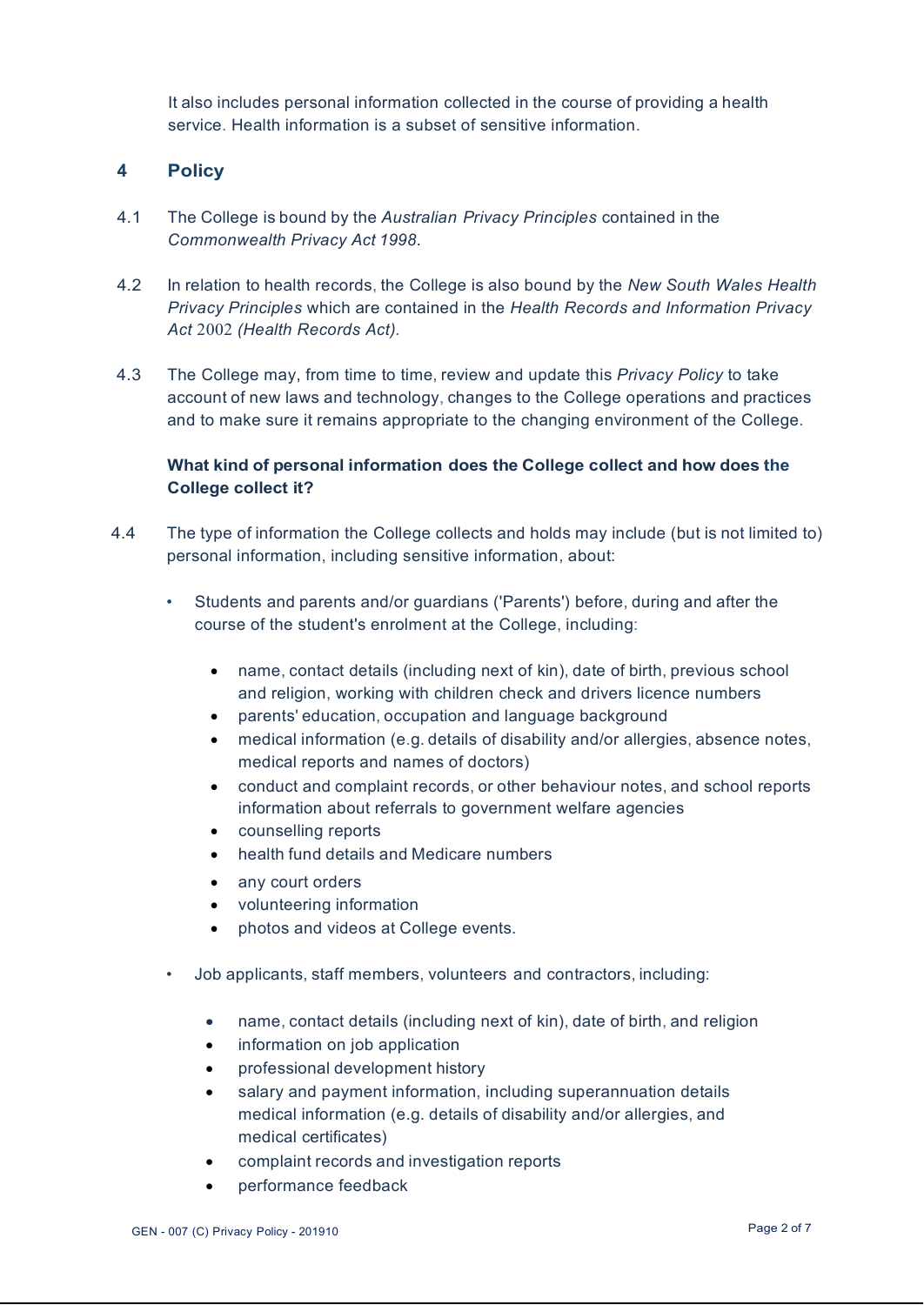- leave details
- photos and videos at College events
- workplace surveillance information including but no limited to CCTV
- work emails and private emails (when using work email address) and Internet browsing history.
- Other people who come into contact with the College, including name and contact details and any other information necessary for the particular contact with the College.
- 4.5 **Personal Information** provided by the individual: The College will generally collect personal information held about an individual by way of forms filled out by Parents, students, staff or contractors, face-to-face meetings, interviews, emails and telephone calls. On occasions people other than parents and students provide personal information.
- 4.6 **Personal Information provided by other people:** In some circumstances the College may be provided with personal information about an individual from a third party, for example a report provided by a medical professional or a reference from another school.
- 4.7 **Exception in relation to employee records:** The *Privacy Act* and the *Health Records Act,* the *Australian Privacy Principles* and *Health Privacy Principles* do not apply to an employee record. As a result, this *Privacy Policy* does not apply to the College treatment of an employee record, where the treatment directly related to a current or former employment relationship between the College and employee.

# **How will the College use the personal information provided by the individual?**

- 4.8 The College will use personal information it collects from individuals for the primary purpose of collection, and for such other secondary purposes that are related to the primary purpose of collection and reasonably expected, by the individual or to which the individual has consented.
- 4.9 **Students and Parents:** In relation to personal information of students and Parents, the College's primary purpose of collection is to enable the College to provide schooling for the student enrolled at the College, exercise its duty of care, and perform necessary associated administrative activities, which will enable students to take part in all the activities of the College. This includes satisfying the needs of Parents, the student and the College throughout the whole period the student is enrolled at the College.
- 4.10 The purpose for which the College uses personal information of students and Parents include:
	- To keep Parents informed about matters related to their daughter's schooling through correspondence, newsletters and magazines
	- Day-to-day administration of the College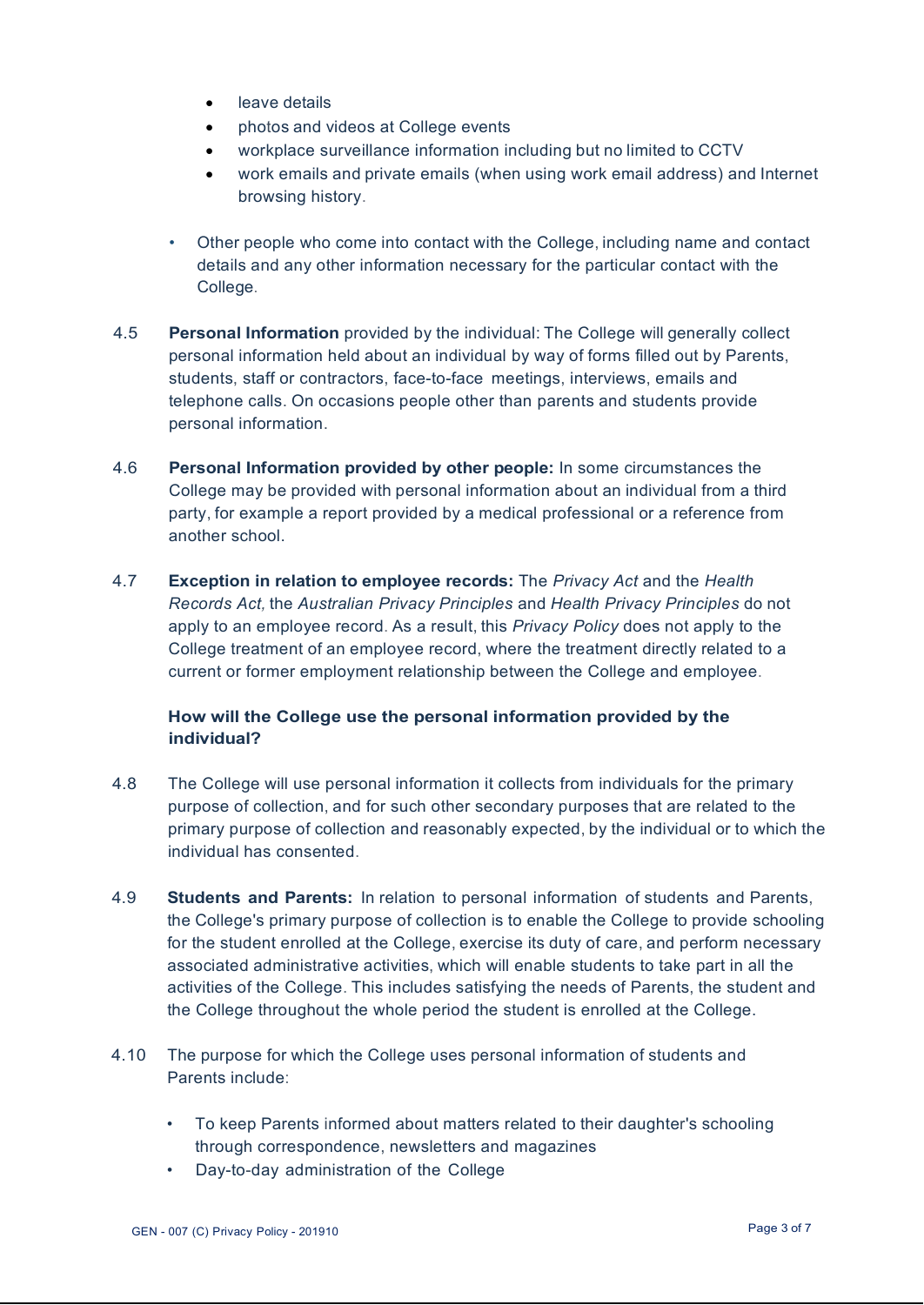- Looking after students' educational, social and medical wellbeing
- Seeking donations and marketing for the College and
- To satisfy the College's legal obligations and allow the College to discharge its duty of care.
- 4.11 In some cases where the College requests personal information about a student or Parent, if the information requested is not provided, the College may not be able to enrol or continue the enrolment of the student or permit the student to take part in a particular activity.
- 4.12 **Job applicants and contractors:** In relation to personal information of job applicants and contractors, the College's primary purpose of collection is to assess and (if successful) to engage the applicant or contractor, as the case may be.
- 4.13 The purposes for which the College uses personal information of job applicants and contractors include:
	- Administering the individual's employment or contract, as the case may be
	- For insurance purposes
	- Seeking funds and marketing for the College and
	- Satisfying the College's legal obligations, for example, in relation to child protection legislation.
- 4.14 **Volunteers:** The College obtains personal information about volunteers who assist the College in its functions or conduct associated activities, such as alumni associations, to enable the College and the volunteers to work together.
- 4.15 **Marketing and fundraising:** The College treats marketing and seeking donations for the future growth and development of the College as an important part of ensuring that the College continues to provide a quality learning environment in which both students and staff thrive. Personal information held by the College may be disclosed to organisations that assist in the College fundraising, for example, the College's Foundation or alumni organisation or on occasions external fundraising organisations.
- 4.16 Parents, staff, contractors and other members of the wider College community may, from time to time, receive fundraising information. College publications, like newsletters and magazines which include personal information, may be used for marketing purposes.

## **Who might the College disclose personal information to and store personal information with?**

- 4.17 The College may disclose personal information including sensitive information held about an individual for educational, administrative and support purposes. This may include to:
	- Other schools and teachers at those schools
	- Government departments (including for policy and funding purposes)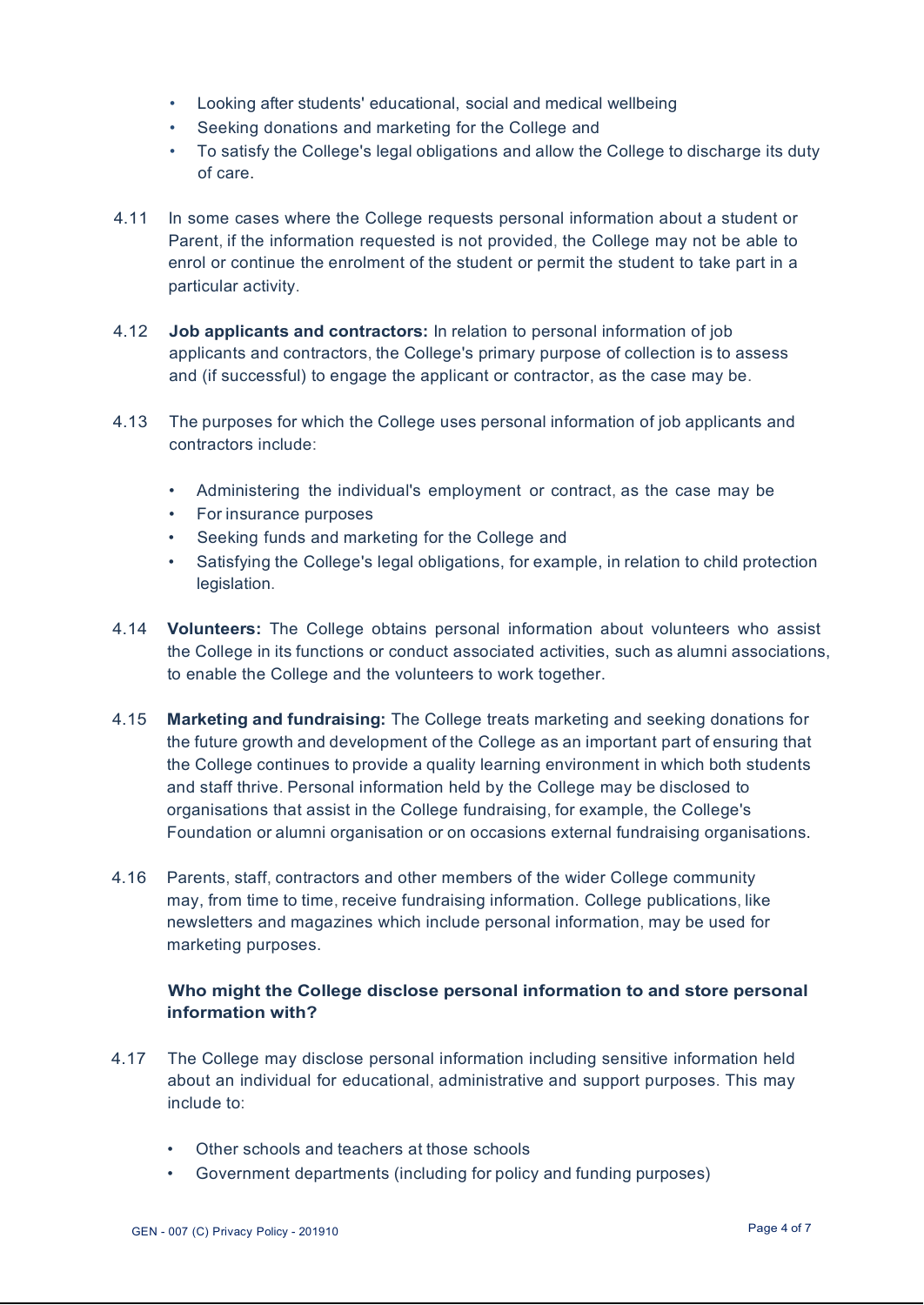- Medical practitioners
- People providing educational, support and health services to the College, including specialist visiting teachers, sports and other coaches, volunteers, counsellors
- Providers of specialist advisory services and assistance to the College, including in the area of human resources, child protection and students with additional needs
- Providers of learning and assessment tools
- Assessment and educational authorities, including the Australian Curriculum, Assessment and Reporting Authority (ACARA) and NAPLAN Test Administration Authorities (who will disclose it to the entity that manages the online platform for NAPLAN)
- People providing administrative and financial services to the College
- Recipients of College publications, such as newsletters and magazines
- Students' parents or guardians
- Anyone the individual authorises the College to disclose information to
- Anyone to whom the College is required or authorised to disclose the information to by law, including child protection laws.
- 4.18 **Sending and storing information overseas:** The College may disclose personal information about an individual to overseas recipients, for instance, to facilitate a school exchange. However, the College will not send personal information about an individual outside Australia without:
	- Obtaining the consent of the individual (in some cases this consent will be implied) or
	- Otherwise complying with the *Australian Privacy Principles* or other applicable privacy legislation.
- 4.19 The College may use online or 'cloud' service providers to store personal information and to provide services to the College that involve the use of personal information, such as services relating to email, instant messaging and education and assessment applications. Some limited personal information may also be provided to these service providers to enable them to authenticate users that access their services. This personal information may be stored in the 'cloud' which means that it may reside on a cloud service provider's server which may be situated outside Australia.

An example of such a cloud service provider is Google. Google provides the 'Google Apps for Education' (GAFE) including Gmail, and stores and processes limited personal information for this purpose. College personnel and the AIS and its service providers may have the ability to access, monitor, use or disclose emails, communications (e.g. instant messaging), documents and associated administrative data for the purposes of administering GAFE and ensuring its proper use. This would be the same for Microsoft Office applications.

#### **How does the College treat sensitive information?**

4.20 Sensitive information will be used and disclosed only for the purpose for which it was provided or a directly related secondary purpose, unless the individual agrees otherwise, or the use or disclosure of the sensitive information is allowed by law.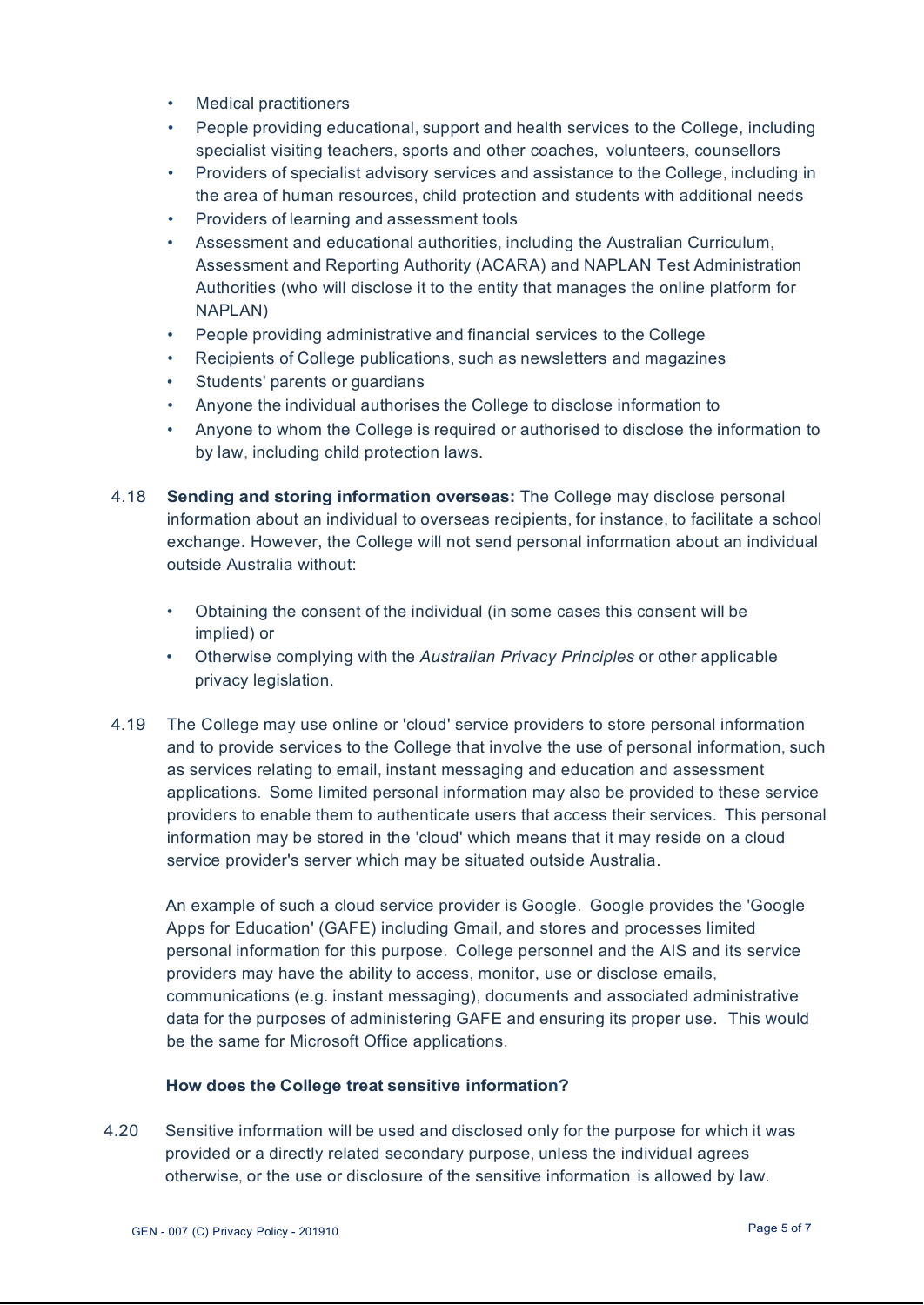#### **Management and security of personal information**

- 4.21 College staff are required to respect the confidentiality of students' and Parents' personal information and the privacy of individuals.
- 4.22 The College has in place steps to protect the personal information the College holds from misuse, interference and loss, unauthorised access, modification or disclosure by use of various methods including locked storage of paper records and password access rights to computerised records.

#### **Access and correction of personal information**

- 4.23 Under the *Commonwealth Privacy Act* and the *Health Records Act,* an individual has the right to seek and obtain access to any personal information, which the College holds, about them and to advise the College of any perceived inaccuracy.
- 4.24 Students will generally be able to access and update their personal information through their Parents, but older students may seek access and correction themselves.
- 4.25 There are some exceptions to these rights set out in the applicable legislation.
- 4.26 To make a request to access or update any personal information the College holds about an individual or their child, a request in writing should be made to the Principal. The College may require verification of identity and specifics of what information you require.
- 4.27 The College may charge a fee to cover the cost of verifying the application, locating, retrieving, reviewing and copying any material requested.
- 4.28 If the information sought is extensive, the College will advise the likely cost in advance. If access to information cannot be provided, written notice will be given explaining the reasons for refusal.

#### **Consent and rights of access to the personal information of students**

- 4.29 The College respects every Parent's right to make decisions concerning their child's education.
- 4.30 Generally, the College will refer any requests for consent and notices in relation to the personal information of a student to the student's Parents. The College will treat consent given by Parents as consent given on behalf of the student, and notice to Parents will act as notice given to the student.
- 4.31 Parents may seek access to personal information held by the College about themselves or their child by contacting the Principal. However, there may be occasions when access is denied.